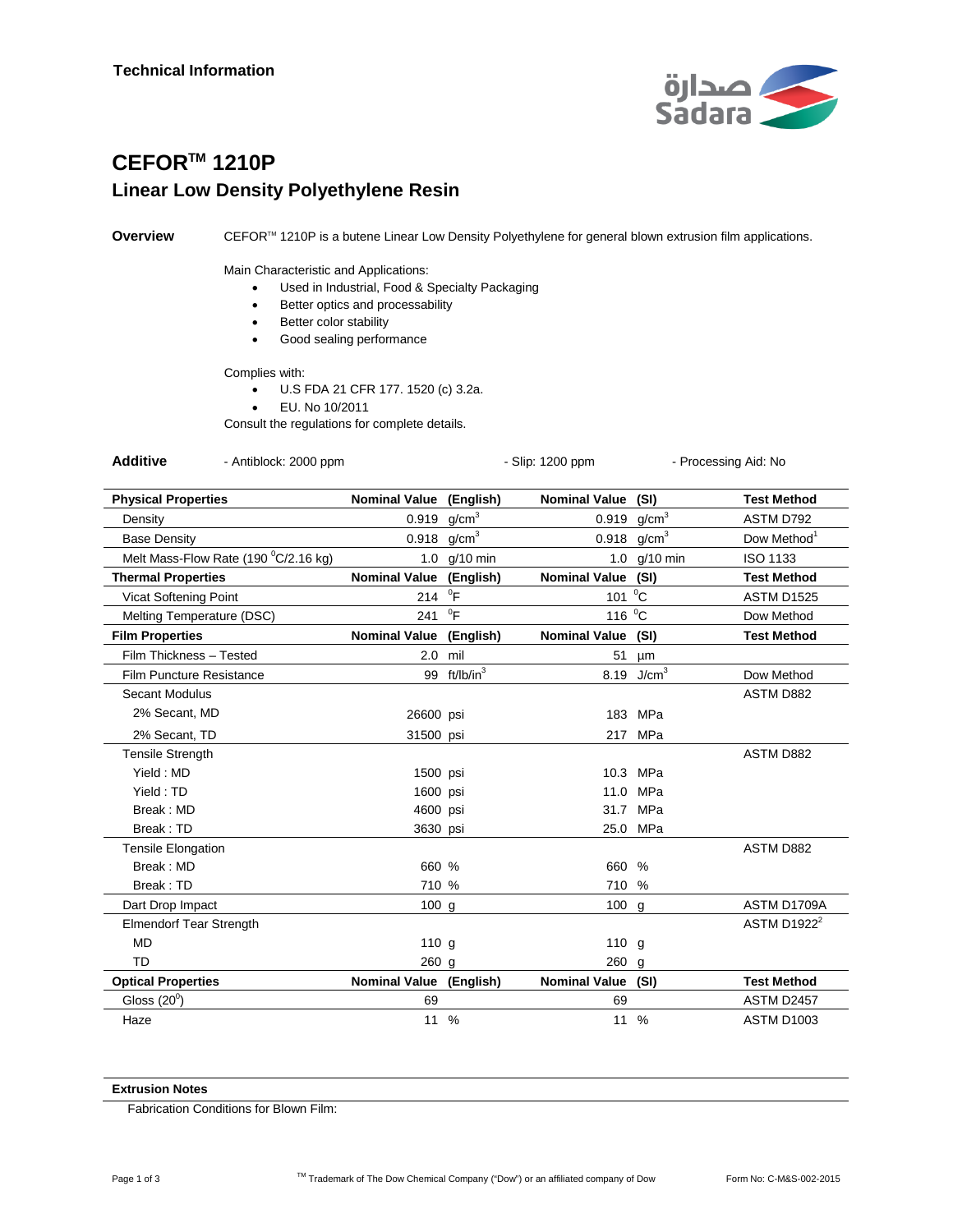- Die Gap: 70 mil (1.8 mm)
- Melt Temperature: 440  $\mathrm{^0F}$  (227 $\mathrm{^0C}$ )
- Output: 120 lb/hr (55 kg/hr)
- Die Diameter: 8 in. (203 mm)
- Blow-Up Ratio: 2.5:1
- Frost Line Height: 28. (71 cm)

## **Notes**

These are typical properties only and are not to be construed as specifications. User should confirm results by their own tests.

 $<sup>1</sup>$  Base density is estimated using the assumption that every 1000 ppm antiblock in the finished product raises the density of the</sup> polymer by 0.0006 g/cm<sup>3</sup>. Base density is the estimated density of the polymer if it did not contain antiblock.

<sup>2</sup> Method B; Modified Rectangular Test Specimen